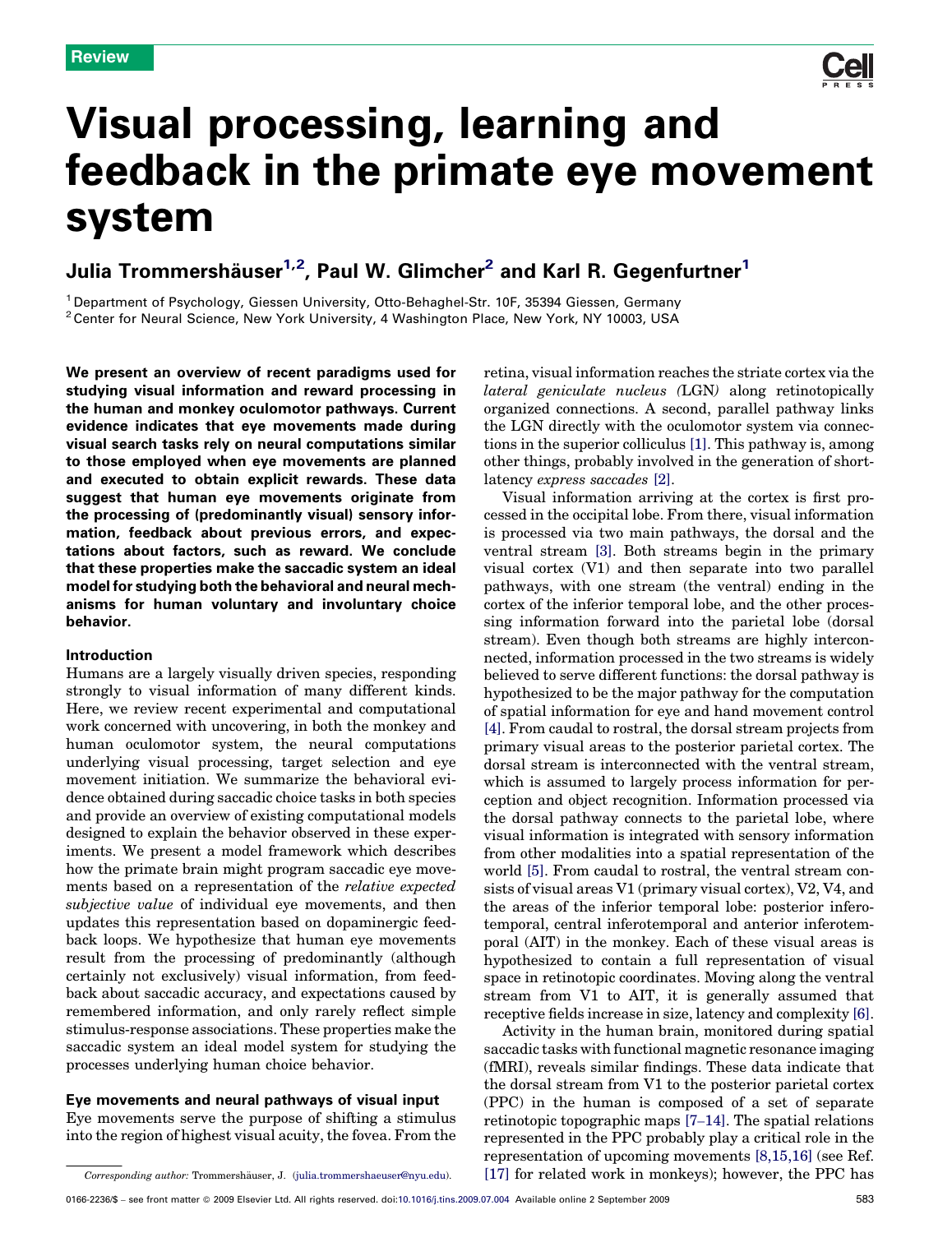<span id="page-1-0"></span>also been found to show activity during spatial attention tasks – independent of preparatory motor activity [\[12,14,18\]](#page-6-0) (see Refs. [19–[21\]](#page-6-0) for related work in monkeys).

### Target selection and eye movement generation

In the presence of multiple visual targets, the brain must generate a representation of the entire stimulus configuration and select a single target for each saccadic eye movement. In many experiments that have examined this process, the subject is rewarded for foveating circular targets, presented at various locations on the display. These saccadic tasks, which offer rewards for eye movements, have become a key paradigm for studying the neural processes underlying voluntary and involuntary choice behavior. Single cell activity measured in monkey area LIP (lateral intraparietal area), in the parietal cortex during these types of tasks has been hypothesized to correspond to an attentionally filtered spatial map of the stimulus array and/or a spatial map of the repertoire of available movements [21–[24\].](#page-6-0) LIP presaccadic activity has also been observed to be influenced by the presence of additional stimuli within the search array (outside the classically defined response field), a finding which suggests that LIP neuronal activity might reflect visual processing, saccade preparation [\[25\]](#page-6-0) and/or some form of cortical normalization [\[26\]](#page-6-0).

These conclusions are strengthened by results obtained during the memory-guided saccade paradigm. In the memory-guided saccade paradigm, stimulus presentation in the periphery is followed by a delay period of a few seconds until eye movement initiation. Gnadt and Andersen [\[17\]](#page-6-0) found elevated activity in area LIP in response to visual target onset in this paradigm, as well as specific eye movement-related activity during the memory delay period. Activity recorded during this delay period requires neither the presence of a visual stimulus nor the immediate execution of an eye movement, and therefore has been suggested to distinguish sensory-driven information from (spatial) intentional motor planning information [\[27\]](#page-6-0), although this conclusion has been controversial [\[23\].](#page-6-0) Indeed, the enhanced response in LIP to target onset is similar during both spatial saccadic tasks and spatial detection tasks (which requires no movement) and appears to be distinct from spatially organized motor preparatory activity recorded in the frontal eye fields (FEFs) and superior colliculus (SC) (see Ref. [\[23\]](#page-6-0) for references). Activity in area LIP has also been found to modulate depending on the reward magnitude associated with eye movement completion [28–[31\]](#page-6-0) and the presence of explicit rewards has been demonstrated to change the search behavior of primates in sequential eye movement search tasks [\[32\]](#page-6-0).

These results led Glimcher et al. [\[33\]](#page-6-0) to propose a frontoparietal decision model for saccadic eye movements (Figure 1 shows an extended version of the model framework). According to this model, area LIP contains a map of the relative expected utility (or more precisely the ''relative expected subjective value'') for each possible eye movement in the oculomotor repertoire [\[26\].](#page-6-0) The output of this map is



Figure 1. Schematic representation of the visual-saccadic decision-making process in primates. According to this model, area LIP contains a map of the relative expected subjective value for each possible eye movement. The output of this map is passed to the FEFs and the SC (with which it is reciprocally interconnected) where a "winnertake-all'' rule determines direction and amplitude of the next eye movement. The relative expected subjective value estimates encoded in this map are assumed to derive from frontal and basal ganglia circuits updated by error-related feedback arising at least partially via dopaminergic cortical and striatal pathways [\[33\].](#page-6-0)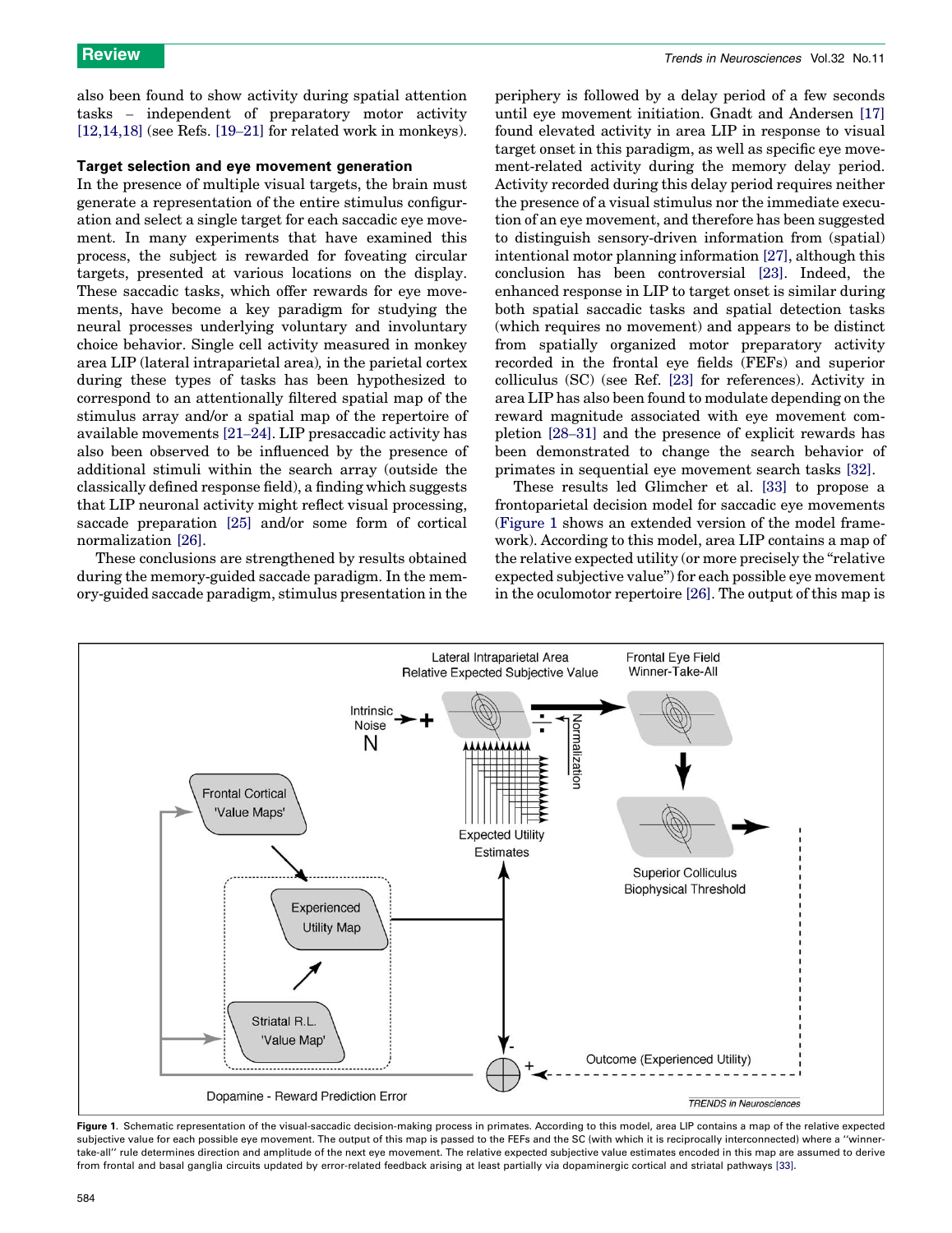

Figure 2. Schematic representation of hypothetical LIP activity of relative subjective value in visual search tasks without and with reward coding. (a) Visual search task. The subject is instructed to detect the brightest stimulus (the light green target); the brightness search yields a peak in the subjective value map in LIP which corresponds to the brightest stimulus (presented at  $0^\circ$ ). (b) Visual search task with reward coding. The subject is instructed to maximize monetary gain, i.e. to try and fixate any of the dark green targets. According to the model proposed in [Figure 1](#page-1-0), the activity in area LIP, shown on the right, is predictive of the changes in decision strategy which reflect the change in subjective value that the subject places on each of the visual targets. For the visual search task illustrated in (a), the brightness search yields a peak in the subjective value map which corresponds to the brightest stimulus (presented at  $0^\circ$ ). For the search task illustrated in (b), the peak(s) in the subjective value map distribution correspond to the stimulus option coding the highest reward magnitude (presented at  $90^{\circ}$ , 180 $^{\circ}$ , 270 $^{\circ}$ ).

passed to the FEFs and the SC (with which it is reciprocally interconnected) where a "winner-take-all" rule determines the direction and amplitude of the next eye movement, effectively selecting the movement having the highest value to the subject [\[34,35\]](#page-6-0). The relative expected utility estimates encoded in this map are in turn assumed to derive from frontal and basal ganglia circuits updated by error-related feedback arising at least partially via dopaminergic cortical and striatal pathways.

Following the observations in saccadic choice tasks, one could conclude that reward should shift the implicit decisions subjects make in visual search tasks. A subject instructed to detect the brightest stimulus in a visual search task, for example (illustrated indicated by the light green target in Figure 2A) might be expected to fixate at a different location on the search display than a subject aiming to maximize monetary gain (i.e. trying to fixate any of the dark green targets, Figure 2B). According to the model proposed by Glimcher *et al.* [\[33\]](#page-6-0), the activity in area LIP should be predictive of this change in decision strategy which reflects a change in the subjective values that the subject places on each of the visual targets. For the task illustrated in Figure 2, the brightness search yields a peak in the subjective value map in LIP which corresponds to the brightest stimulus (presented at  $0^{\circ}$ ). The distribution of activity in the expected subjective value map changes in

the presence of monetary or fluid reward, shifting the most likely eye movement response to the stimulus option coding for the highest reward magnitude, which now serves as the point of highest relative expected subjective value to the subject.

In accordance with the predictions of this model framework, LIP neurons have been found to be responsive to categorical boundaries [\[36\]](#page-6-0) when subjects are reinforced in a manner contingent on these categorical boundaries. In this study by Freedman and Assad [\[36\]](#page-6-0), monkeys were first trained to categorize motion stimuli into one of two possible categories (''upward right'', ''downward left''). The monkeys were trained in a delayed match to category task in which the monkey first viewed a sample stimulus, followed by a delay and a test stimulus. The monkey received a reward if he correctly classified test and sample by lever press. After training with a set of 12 directional motion stimuli, LIP activity correlated robustly with the category of the classified motion stimulus. After retraining the monkeys to group the same stimuli into two new sets, LIP selectivity shifted to encode the motion directions according to the newly learned categories. These results are consistent with the assumption that area LIP contains a reward expectation signal which modulates the gain of visual neurons in LIP in a manner that reflects the learned contingencies of rewards presented under these conditions [\[37\]](#page-6-0).

Neural time integration of sensory evidence of LIP neurons has been studied using a very similar paradigm, which can be interpreted as yielding largely concurrent results [\[38](#page-6-0)–42]. In this work by Shadlen, Newsome and colleagues, monkeys perform a two alternative motion direction-discrimination task. The monkey views the direction of a noisy dynamic random dot stimulus and indicates his decision (the perceived direction of motion) by making an eye movement in the perceived motion direction. The recorded LIP spike rates in these experiments reflect the temporal integration of the sensory signal; spike rates ramp up faster with increased stimulus strength (formally, motion coherence) and are predictive of observed decisions and reaction times [\[43](#page-6-0)–45].

Saccadic latencies have been demonstrated to be modulated by the presence of reward and are significantly shorter when followed by a big reward than when followed by a small reward [46–[48\].](#page-6-0) Along with modulations of latency by expected reward, modulations of expected reward have been found to change or even reverse the original direction selectivity of some projection neurons in the caudate nucleus [\[49\].](#page-7-0) This reward-dependent latency bias can be reduced by injections of dopamine D1 receptor antagonist and can be facilitated by injections of D2 antagonist [\[47,50\]](#page-6-0).

Lau and Glimcher [\[51\]](#page-7-0) recorded from phasically active neurons in the caudate nucleus while monkeys performed a probabilistically rewarded delayed saccade task and tested explicitly whether neurons in the caudate nucleus encode saccade direction, whether a reward had been received, or both. Encoding of the eye movement and the outcome was found to be performed by separate populations of post-movement phasically active neurons. One subset of neurons was tuned for the direction of the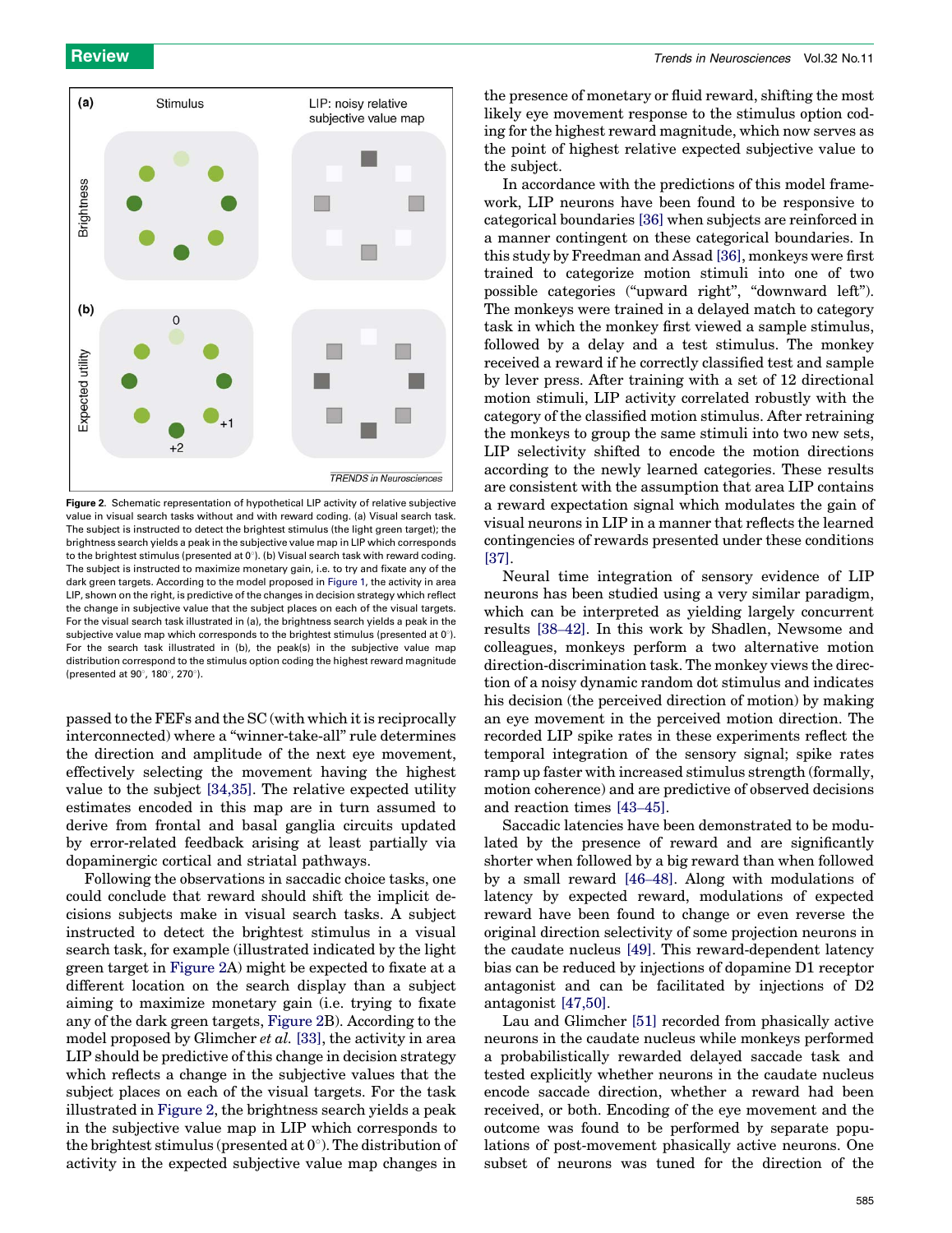immediately preceding saccade. Another subset of neurons responded differentially on rewarded versus unrewarded trials and was relatively untuned for saccade direction. Using a related approach, these authors [\[52\]](#page-7-0) demonstrated the existence of neurons which encode the values associated with individual saccades presaccadically. (A result closely paralleling earlier work by Samejima et al. [\[53\]](#page-7-0).) Taken together, these results suggest that the reward modulation of saccadic eye movements, at least partly, originates from the caudate nucleus, that dopaminergic input to caudate nucleus projection neurons is responsible for the reward modulation and that the dopaminergic effect is mediated, at least in part, by D1 and D2 receptors in a differential manner.

A second substructure of the basal ganglia, the subthalamic nucleus, appears to contribute to the control signal for saccade switching apparently employed for the suppression of habitual unwanted saccades and the facilitation of controlled alternative saccades [\[54\].](#page-7-0) The majority of ''switch neurons'' found in the subthalamic nucleus appear to inhibit an automatic undesirable saccade, whereas some appear to facilitate a more "cognitively" desired'' saccade, and yet other neurons appeared to perform both roles. Similarly in humans, neurons in the subthalamic nucleus do show directional selective activity during saccades directing gaze to visual targets [\[55\]](#page-7-0).

In humans, several brain areas have been linked to eye movement generation. Area(s) intraparietal sulcus (IPS) (1 and 2) has been found to topographically code both visual stimulus information and the direction of intended saccadic eye movements [8–[10\].](#page-6-0) The IPS and the frontal and supplementary eye fields (FEFs and SEFs) are three highly interconnected frontoparietal eye fields with neuronal activity that is related to the generation of saccades [\[56](#page-7-0)– [58\]](#page-7-0).

Saccadic response times observed in laboratory tasks suggest that the processing of sensory information and eye movement initiation occur largely in parallel. Saccadic latency, for example, is strongly influenced by the presence or absence of a visual fixation stimulus. The removal of a fixation stimulus 200 ms before target presentation in socalled gap trials results in shorter latencies [\[59\].](#page-7-0) Gap trials constitute stimulus conditions in which the fixation stimulus has already disappeared, but the target has not yet been displayed. Brain activity recorded with high temporal resolution techniques (such as EEG) during the gap period is therefore probably motor preparatory activity, and (it has been argued) can be conceptually distinguished from sensory processes (sensory information about the target position is not yet available) and from motor processes (the eye movement has not been initiated). Activity labeled as motor preparatory during the gap period has, however, been hypothesized in the FEF and SEF [\[60\]](#page-7-0), confirming closely related electrophysiological evidence from single cell recordings in the FEF of monkeys [\[61\]](#page-7-0).

In the monkey brain, a reduction of saccadic latencies in gap trials has been attributed to the disinhibition of cells in the anterior SC which are active during fixation [\[62,63\]](#page-7-0). Following a trigger signal from the SC, omnipause neurons in the brainstem are known to pause in their firing, a pause which is hypothesized to disinhibit "burst" neurons in the SC via a negative feedback circuit. This disinhibition evokes a burst of activity in these cells, the duration of which corresponds to the amplitude of the elicited saccade under at least some conditions [\[64\].](#page-7-0)

Recordings during spatial saccadic tasks indicate that the SC functions as an interface at which visual input is converted into a saccadic output; it contains a retinotopic map of motor goals, coding the distance from fixation to the target position [\[65\]](#page-7-0). Some SC neurons, however, show elevated activity for targets compared with simultaneously presented distractors, with a delay that is locked to stimulus onset, suggesting that these neurons play a role in target selection [\[66\]](#page-7-0). It should be noted that this activity in SC buildup neurons predicts changes in saccade latency along with changes in target probability [\[67,68\].](#page-7-0) Other SC neurons discriminate the target with timing that is well correlated with latency, suggesting that these neurons are more directly involved with triggering saccades [\[69,70\]](#page-7-0).

The SC and its contribution to the generation of saccades in humans has not been studied much, but as in the monkey brain, the SC in humans has been found to be involved in the control of reflexive saccades [\[71](#page-7-0)–74].

In summary, whereas the exact processing routes of visual and reward-related information need to be determined by future research, existing evidence suggests that the parietal cortex might serve as part of a decision module for the selection of movement relevant visual information linked to eye movement generation.

We next review behavioral experimental evidence for seemingly effortless and highly efficient processing of information in visual search tasks and discuss recent computational work that models the behavior observed in these tasks.

## Visual search and saccadic decisions

Visual search tasks are the most commonly used paradigm for the study of neural processing underlying visual target selection. Subjects in these tasks are typically instructed to press a response button as soon as they detect the target among a set of visually similar distractors [\[75\].](#page-7-0) Successful detection of the target does not require foveating the target, but search accuracy increases with fixation [\[76\]](#page-7-0). Reaction times and the percentage of correctly detected responses vary depending on the stimulus set size, the visual similarity between target and distractors, and on the discriminability of target and distractors from background noise [\[75,77](#page-7-0)–79]. The circuits for driving saccades seem to be specifically tuned to vision in natural environments. Given equal visibility, saccadic latencies are much shorter when target stimuli are presented on noisy backgrounds rather than uniform backgrounds [\[78\].](#page-7-0)

Recent work by Najemnik and Geisler [\[80\]](#page-7-0) combines computational and behavioral methods to study human search strategies. Najemnik and Geisler have proposed a Bayesian model of optimal visual search which models human search behavior in visual search tasks. The optimal search strategy of this Bayesian ideal searcher is defined as the strategy which maximizes the information gained across successive eye movements. The ideal searcher starts his search with initial assumptions about the distribution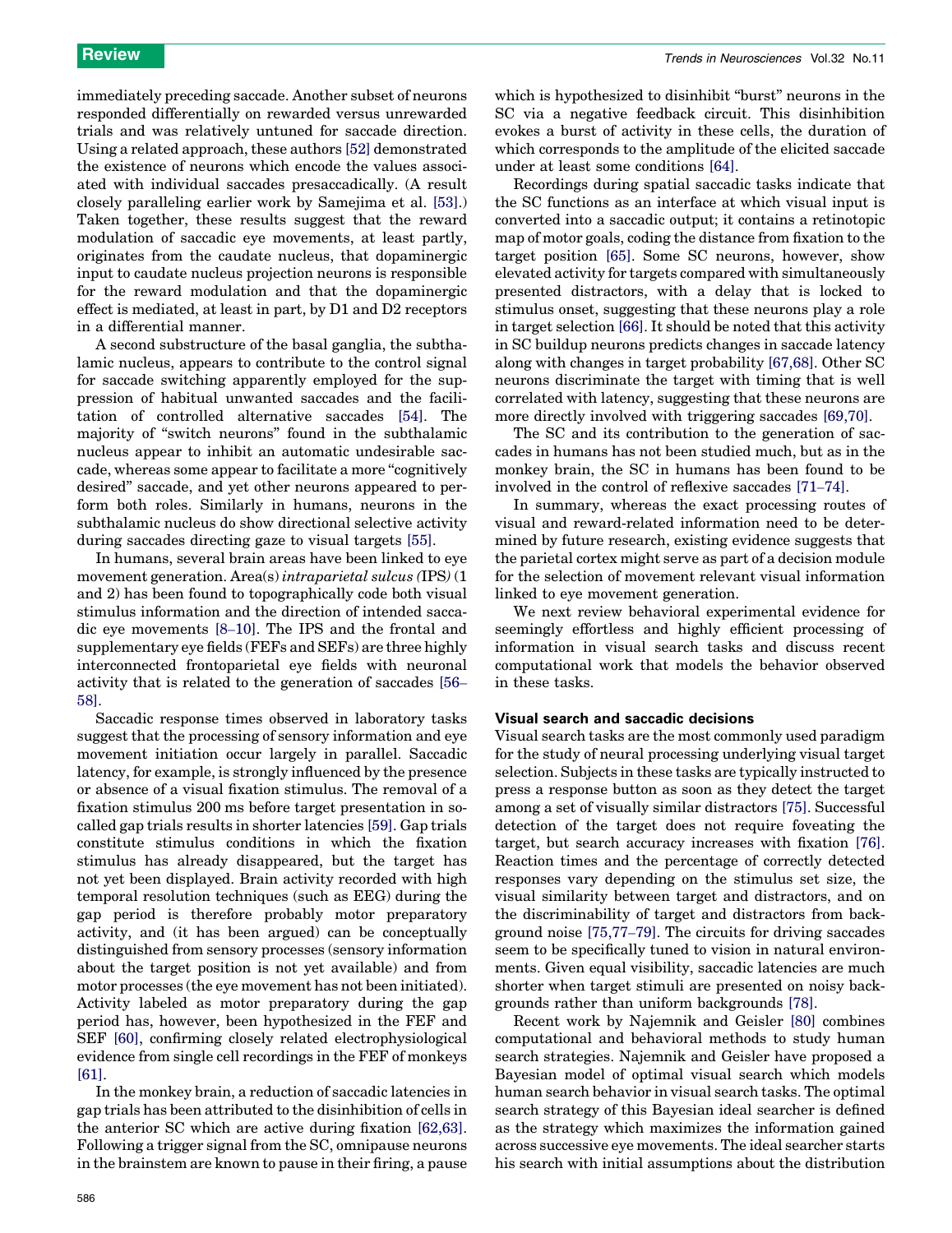

Figure 3. (a) Ideal searcher model. (b) Average spatial distribution of fixation locations across the search area for ideal, map and human searchers ([Figures 1 and 3](#page-1-0) in Najemnik and Geisler [\[80\]](#page-7-0)). Note that the search strategy of the Bayesian ideal searcher (a) is different from the search strategy of a feature based maximum a posteriori (b) searcher that plans the next eye movement towards the position in the display which contains the target with highest probability. The Bayesian ideal searcher (a) will not look for the most probable target location but will search the display to maximize information about the available visual information – until the target is detected. The MAP searcher (b) plans his next eye movement to the most probable target location, independent of information collected during previous fixations. For displays containing uniformly distributed targets, MAP search strategies result in an almost uniform distribution of fixations across the entire display, whereas the fixations of the Bayesian ideal searcher cluster in a ring around the position of initial fixation.

of possible target locations and then updates this representation based on visibility information collected across successive eye movements (Figure 3).

An experimental test of the model showed that human searchers employ highly efficient search strategies which are very similar to the search strategies of the Bayesian ideal searcher (Figure 3). This implies that human searchers efficiently process visual information across the entire visual display, select fixation locations to maximize the information processed by the visual system, and that their search strategies include inhibition of return, i.e. the ability to remember and process information across successive fixations [\[80](#page-7-0)–82]. Inhibition of return [\[83\]](#page-7-0) prevents the repeated fixation of previously fixated targets and has been demonstrated to reflect remembered information processed during the past three fixations [\[84\].](#page-7-0) Recent data obtained during a visual search task of targets embedded in natural images indicate that inhibition of return seems to be a strategic attentional component that mostly operates during visual search tasks, although less so under free viewing conditions [\[85\].](#page-7-0) These results suggest that inhibition of return does vary strongly with task constraints and is in effect when task performance benefits from a bias toward new objects, such as in visual search. Studies using the Posner cueing paradigm [\[86\]](#page-7-0) in general also indicate that inhibition of return operates along with delays in the shifts of attention back to recently attended locations and motor processing – and correspondingly the parietal cortex has been suggested to play a crucial role in the neural computations underlying inhibition of return [\[87,88\]](#page-7-0).

Geisler and colleagues found that human search strategies differed from the predictions for the Bayesian ideal searcher in two ways: first, the model in general underestimated saccade amplitudes and the increase in the number of fixations for eye movements towards targets presented at larger eccentricities and second, the model failed to account for the spatial inhomogeneities in the distribution of fixations across the search display [\[80,81\]](#page-7-0). Some of the differences between the predictions by the Bayesian ideal searcher model and the observed fixation pattern are probably due to the asymmetric enhancement of apparent contrast with shifts in spatial attention [\[89\]](#page-7-0). Consistent with the predictions for a Bayesian ideal searcher, expectations about scene context in natural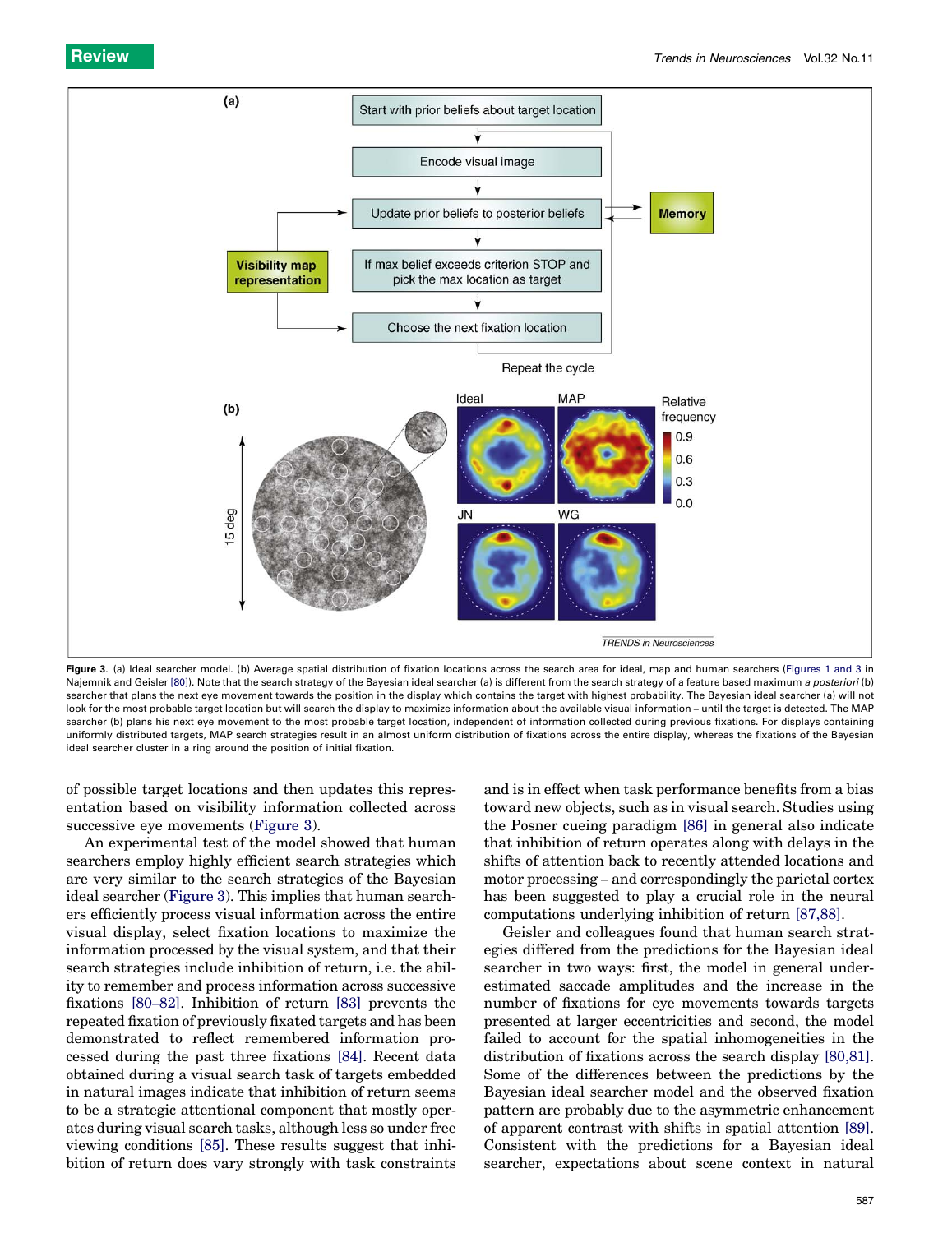scenes bias observers' fixation strategies towards more fixations into regions with expected context [\[90\]](#page-7-0).

Interestingly, eye movement strategies change when explicit rewards are associated with the final eye position in tasks of the same type [\[91\]](#page-7-0). In this study by Milstein and Dorris [\[91\],](#page-7-0) subjects searched for a visual target among a set of visual distractors. Subjects controlled their choice strategy to maximize reward by choosing among the possible targets. The number of fixation errors to the distractor decreased when larger relative rewards were assigned to the visual target and saccadic reaction times were correlated significantly with the relative sizes of the rewards offered for target and distractor. In a similar study, Stritzke et al. [\[92\]](#page-7-0) examined human saccadic decisions in an eye movement task in which monetary rewards and losses were awarded depending on parameters of the motor component of the action, saccadic endpoint and variability. The decision strategies observed in this experiment were very similar to the strategies of an optimal decision maker maximizing expected value [\[93\]](#page-7-0).

In both these latter studies, the presence of reward altered the observed search strategies. Typically, visual search tasks differ from saccadic choice tasks mostly with regard to the type of feedback provided for the selected response. Whereas subjects typically do not receive any feedback for their performance in visual search tasks, correct performance in saccadic choice tasks is rewarded with juice in studies with monkey subjects or with a small monetary bonus in (many) experiments with human subjects. The change in search strategy observed in the presence of reward in the studies by Milstein and Dorris [\[91\]](#page-7-0) and Stritzke et al. [\[92\]](#page-7-0) indicates that visual search tasks probably recruit at least some neural processes that are distinct from those employed in saccadic choice tasks that yield explicit rewards.

#### Learning in visual discrimination tasks

We finally review evidence for changes in visual discrimination performance induced by (non-monetary) feedback about correct performance. The results obtained in the context of these experiments indicate that even the fully developed adult visual system exhibits significant and long-lasting improvements in performance after repeated training with near threshold visual detection tasks. Perceptual learning has been observed in a variety of perceptual tasks, such as enhancement in visual hyperacuity [\[94\]](#page-7-0), size perception [\[95\]](#page-7-0), contrast discrimination [\[96\]](#page-7-0), orientation discrimination [97–[99\]](#page-7-0) and discrimination of motion perception [\[100\].](#page-7-0) Perceptual learning is, however, slow. It occurs gradually over hundreds of trials and mostly does not transfer between tasks [\[97,101\]](#page-7-0). However, transfer of perceptual learning across several perceptual tasks has been observed following extensive unspecific training with action video games [\[102\].](#page-7-0) In a typical perceptual learning experiment, subjects are instructed to repeatedly execute the same visual discrimination task and receive positive feedback about correct responses. Following extensive practice they gradually learn to deploy attention to stimulus relevant features [\[103\]](#page-7-0). Consistent with this hypothesis, Droll et al. [\[104\]](#page-7-0) reported changes in the learning rate for stimulus orientation changes with increased practice. The observed improvement in performance coincided with an increase in the average number of fixations on the detected stimulus during the detection task, suggesting that subjects acquired more focused search strategies with increased practice.

Observed changes in attentional search strategies during perceptual learning are paralleled by neural changes in early visual areas (calcarine sulcus) during texture discrimination tasks [\[105\]](#page-7-0). Similarly, perceptual learning during contrast discrimination correlated significantly with a decrease of fMRI activity in visual cortex and several cortical regions associated with the attentional network (IPS) and eye movement generation (FEF, SEF) [\[96\]](#page-7-0) and transfers about retinal locations [\[106\].](#page-7-0)

In monkeys, perceptual learning has been found to accompany changes in the tuning characteristics of individual neurons. Extended training of orientation identification increased the tuning amplitude and narrowed the orientation tuning of neurons in the primary visual cortex [\[107\]](#page-7-0). Single cell measurements during perceptual learning of orientation discrimination at a later stage of processing in the ventral pathway showed similar changes in the response properties of V4 neurons [\[108\]](#page-7-0). In both studies, the slope of the orientation tuning curve that was measured at the trained orientation increased only for the subgroup of trained neurons, providing clear evidence for electrophysiological correlates of perceptual learning on a single neuron level.

### Conclusion

We summarize evidence which suggests that human eye movements serve as an indicator of a human or monkey subject's knowledge about the distribution of possibly interesting and previously fixated target locations, as well as expectations about possibly interesting target locations. Eye movements serve the purpose of gathering and updating information across successive eye movements. Furthermore, we discuss recent experimental and behavioral evidence obtained during saccadic choice tasks in humans and non-human primates and the computational models which aim to explain the neural computations underlying this behavior. We present a computational framework which can account for the updating of eye movement goals based on the outcome of previous eye movements. This model framework can account for the observation that feedback provided repeatedly about the success of a visual decision induces persistent changes in sensory and motor processing. Similarly, feedback provided for correct performance during visual discrimination tasks causes gradual, long-lasting changes in early visual processing. These changes in visual processing are mostly shifts in attentional strategies and largely independent of the eye movement system.

Our model framework makes distinct predictions about the neural computations underlying voluntary and involuntary eye movement generation. According to our model, area LIP constitutes one part of a multi-area decision module where computations occur that assign the relative expected subjective value to any potential target for the next eye movement. Activity in area LIP also reflects updating and learning across sequences of eye movements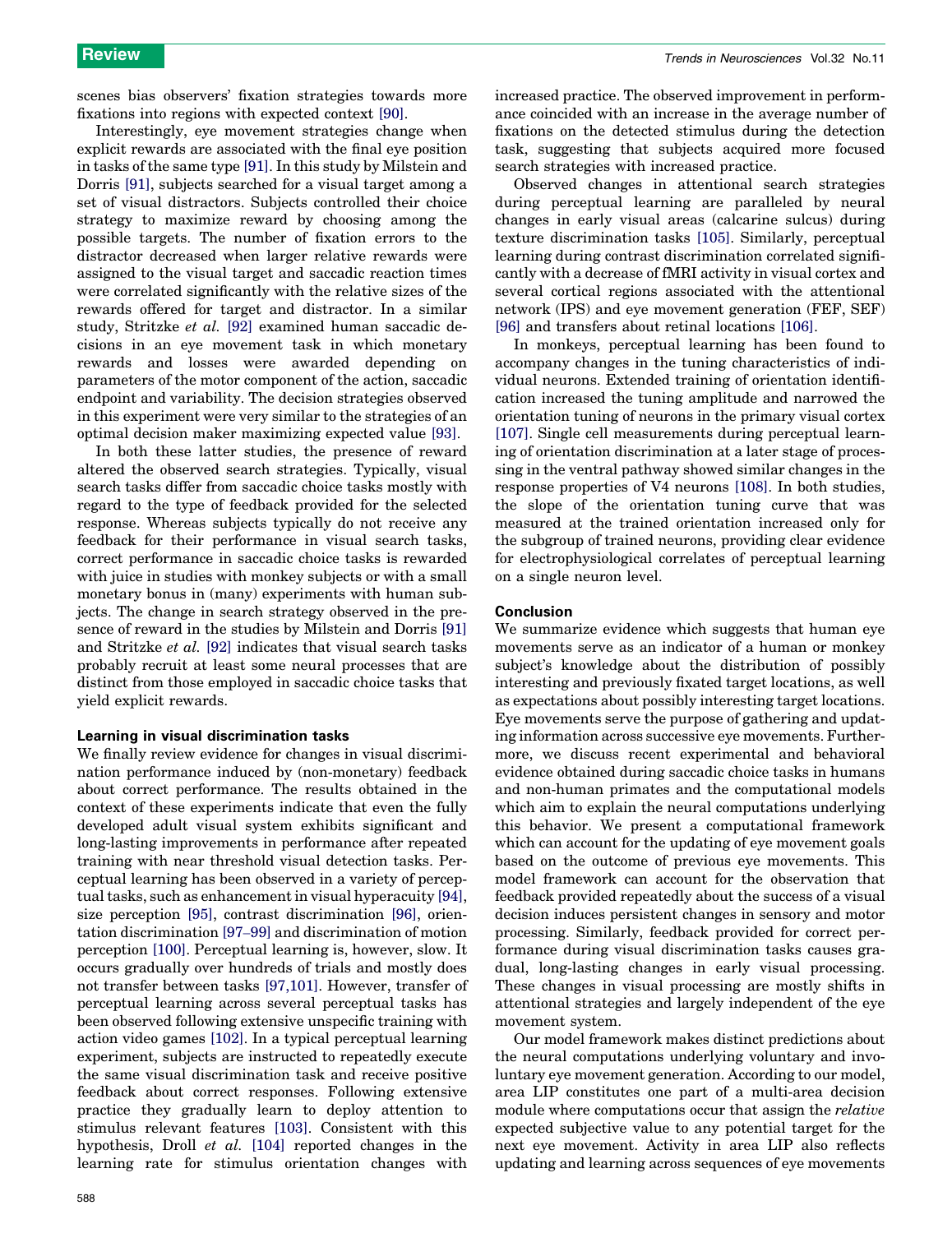<span id="page-6-0"></span>as performed elsewhere in the brain. Future research is needed to test these assumptions and to determine the neural implementation of these computations (see Ref. [\[109\]](#page-7-0) for an overview and introduction into non-spatial network models of LIP function).

Here, we highlight recent experimental evidence which demonstrates that the tracking of eye movements in visual search tasks allows one to track the neural processes underlying voluntary search behavior and involuntary reflexive behavior. We conclude that the tracking of eye movements constitutes a useful tool to assess how humans gather, integrate and process information in the context of simple laboratory experiments, as well as under natural viewing conditions.

#### Acknowledgements

We thank Kenway Louie and three anonymous reviewers for helpful comments on the model and this manuscript. This work was supported by the Deutsche Forschungsgemeinschaft (DFG; grant TR 528/1-4, 2-1) to J.T.

#### References

- 1 Wurtz, R.H. and Goldberg, M.E. eds (1989) The Neurobiology of Saccadic Eye Movements. Reviews of Oculomotor Research, Elsevier Amsterdam
- 2 Munoz, D.P. (2002) Saccadic eye movements: overview of neural circuitry. Prog Brain Res. 140, 89–96
- 3 Ungerleider, L.G. and Mishkin, M. (1982) Two cortical visual systems. In Analysis of Visual Behavior (Ingle, D.J. et al., eds), pp. 549–586, MIT Press
- 4 Milner, A.D. and Goodale, M.A. (1996) The Visual Brain in Action. Oxford University Press
- 5 Gottlieb, J. (2007) From thought to action: the parietal cortex as a bridge between perception, action, and cognition. Neuron 53, 9–16
- 6 Desimone, R. and Duncan, J. (1995) Neural mechanisms of selective visual attention. Annu. Rev. Neurosci. 18, 193–222
- 7 Curtis, C.E. and D'Esposito, M. (2006) Selection and maintenance of saccade goals in the human frontal eye fields. J. Neurophysiol. 95, 3923–3927
- 8 Schluppeck, D. et al. (2005) Topographic organization for delayed saccades in human posterior parietal cortex. J. Neurophysiol. 94, 1372–1384
- 9 Schluppeck, D. et al. (2006) Sustained activity in topographic areas of human posterior parietal cortex during memory-guided saccades. J. Neurosci. 26, 5098–5108
- 10 Sereno, M.I. et al. (2001) Mapping of contralateral space in retinotopic coordinates by a parietal cortical area in humans. Science 294, 1350– 1354
- 11 Sereno, M.I. and Tootell, R.B. (2005) From monkeys to humans: what do we now know about brain homologies? Curr. Opin. Neurobiol. 15, 135–144
- 12 Silver, M.A. et al. (2005) Topographic maps of visual spatial attention in human parietal cortex. J. Neurophysiol. 94, 1358–1371
- 13 Wandell, B.A. (1999) Computational neuroimaging of human visual cortex. Annu. Rev. Neurosci. 22, 145–173
- 14 Yantis, S. et al. (2002) Transient neural activity in human parietal cortex during spatial attention shifts. Nat. Neurosci. 5, 995–1002
- 15 Connolly, J.D. et al. (2003) FMRI evidence for a 'parietal reach region' in the human brain. Exp Brain Res. 153, 140–145
- 16 Curtis, C.E. and Connolly, J.D. (2008) Saccade preparation signals in the human frontal and parietal cortices. J. Neurophysiol 99, 133–145
- 17 Gnadt, J.W. and Andersen, R.A. (1988) Memory related motor planning activity in posterior parietal cortex of macaque. Exp Brain Res. 70, 216–220
- 18 Corbetta, M. et al. (2000) Voluntary orienting is dissociated from target detection in human posterior parietal cortex. Nat. Neurosci. 3, 292–297
- 19 Balan, P.F. and Gottlieb, J. (2006) Integration of exogenous input into a dynamic salience map revealed by perturbing attention. J. Neurosci. 26, 9239–9249
- 20 Bisley, J.W. and Goldberg, M.E. (2003) Neuronal activity in the lateral intraparietal area and spatial attention. Science 299, 81–85
- 21 Goldberg, M.E. et al. (2006) Saccades, salience and attention: the role of the lateral intraparietal area in visual behavior. Prog Brain Res. 155, 157–175
- 22 Andersen, R.A. and Buneo, C.A. (2002) Intentional maps in posterior parietal cortex. Annu. Rev. Neurosci. 25, 189–220
- 23 Colby, C.L. and Goldberg, M.E. (1999) Space and attention in parietal cortex. Annu. Rev. Neurosci. 22, 319–349
- 24 Glimcher, P.W. (2003) The neurobiology of visual-saccadic decision making. Annu. Rev. Neurosci. 26, 133–179
- 25 Thomas, N.W.D. and Pare, M. (2007) Temporal processing of saccade targets in parietal cortex area LIP during visual search. J. Neurophysiol. 97, 942–947
- 26 Glimcher, P.W. (2009) Choice: towards a standard back-pocket model. In Neuroeconomics: Decision Making and the Brain (Glimcher, P.W. et al., eds), pp. 501–519, Elsevier
- 27 Andersen, R. et al. (2004) Sensorimotor transformations in the posterior parietal cortex. In The Cognitive Neurosciences III (Gazzaniga, M.S., ed.), pp. 463–474, MIT Press
- 28 Dorris, M.C. and Glimcher, P.W. (2004) Activity in posterior parietal cortex is correlated with the relative subjective desirability of action. Neuron 44, 365–378
- 29 Gold, J.I. and Shadlen, M.N. (2002) Banburismus and the brain: decoding the relationship between sensory stimuli, decisions, and reward. Neuron 36, 299–308
- 30 Platt, M.L. and Glimcher, P.W. (1999) Neural correlates of decision variables in parietal cortex. Nature 400, 233–238
- 31 Sugrue, L.P. et al. (2004) Matching behavior and the representation of value in the parietal cortex. Science 304, 1782–1787
- 32 Sohn, J-W. and Lee, D. (2006) Effects of reward expectancy on sequential eye movements in monkeys. Neural Networks 19, 1181– 1191
- 33 Glimcher, P.W. et al. (2005) Physiological utility theory and the neuroeconomics of choice. Games Econ. Behav. 52, 213–256
- 34 Fecteau, J.H. and Munoz, D.P. (2006) Salience, relevance and firing: a priority map for target selection. Trends Cogn. Sci. 10, 382–390
- 35 Krauzlis, R.J. et al. (2004) Target selection and the superior colliculus: goals, choices and hypotheses. Vis. Res. 44, 1445–1451
- 36 Freedman, D. and Assad, J.A. (2006) Experience-dependent representation of visual categories in parietal cortex. Nature 443, 85–88
- 37 Ferrera, V. and Grinband, J. (2006) Walk the line: parietal neurons respect category boundaries. Nat. Neurosci. 9, 1207–1208
- 38 Shadlen, M.N. and Newsome, W.T. (1996) Motion perception: seeing and deciding. Proc. Natl. Acad. Sci. U. S. A. 93, 628–633
- 39 Gold, J.I. and Shadlen, M.N. (2007) The neural basis of decision making. Annu. Rev. Neurosci. 30, 535–574
- 40 Huk, A.C. and Shadlen, M.N. (2005) Neural activity in macaque parietal cortex reflects temporal integration of visual motion signals during perceptual decision making. J. Neurosci. 25, 10420– 10436
- 41 Yang, T. and Shadlen, M.N. (2007) Probabilistic reasoning by neurons. Nature 447, 1075–1082
- 42 Kiani, R. and Shadlen, M.N. (2009) Representation of confidence associated with a decision by neurons in the parietal cortex. Science 324, 759–764
- 43 Hanks, T.D. et al. (2006) Microstimulation of macaque area LIP affects decision-making in a motion discrimination task. Nat. Neurosci. 9, 682–689
- 44 Gold, J.I. and Shadlen, M.N. (2002) Banburismus and the brain decoding the relationship between sensory stimuli, decisions, and reward. Neuron 36, 299–308
- 45 Smith, P.L. and Ratcliff, R. (2004) Psychology and neurobiology of simple decisions. Trends Neurosci. 27, 161–168
- 46 Hikosaka, O. et al. (2000) Role of the basal ganglia in the control of purposive saccadic eye movements. Physiol. Rev. 80, 953–978
- 47 Hikosaka, O. (2007) Basal ganglia mechanisms of reward-oriented eye movement. Ann. N. Y. Acad. Sci. 1104, 229–249
- 48 Ithoh, H. et al. (2003) Correlation of primate caudate neural activity and saccade parameters in reward-oriented behavior. J. Neurophysiol. 89, 1774–1783